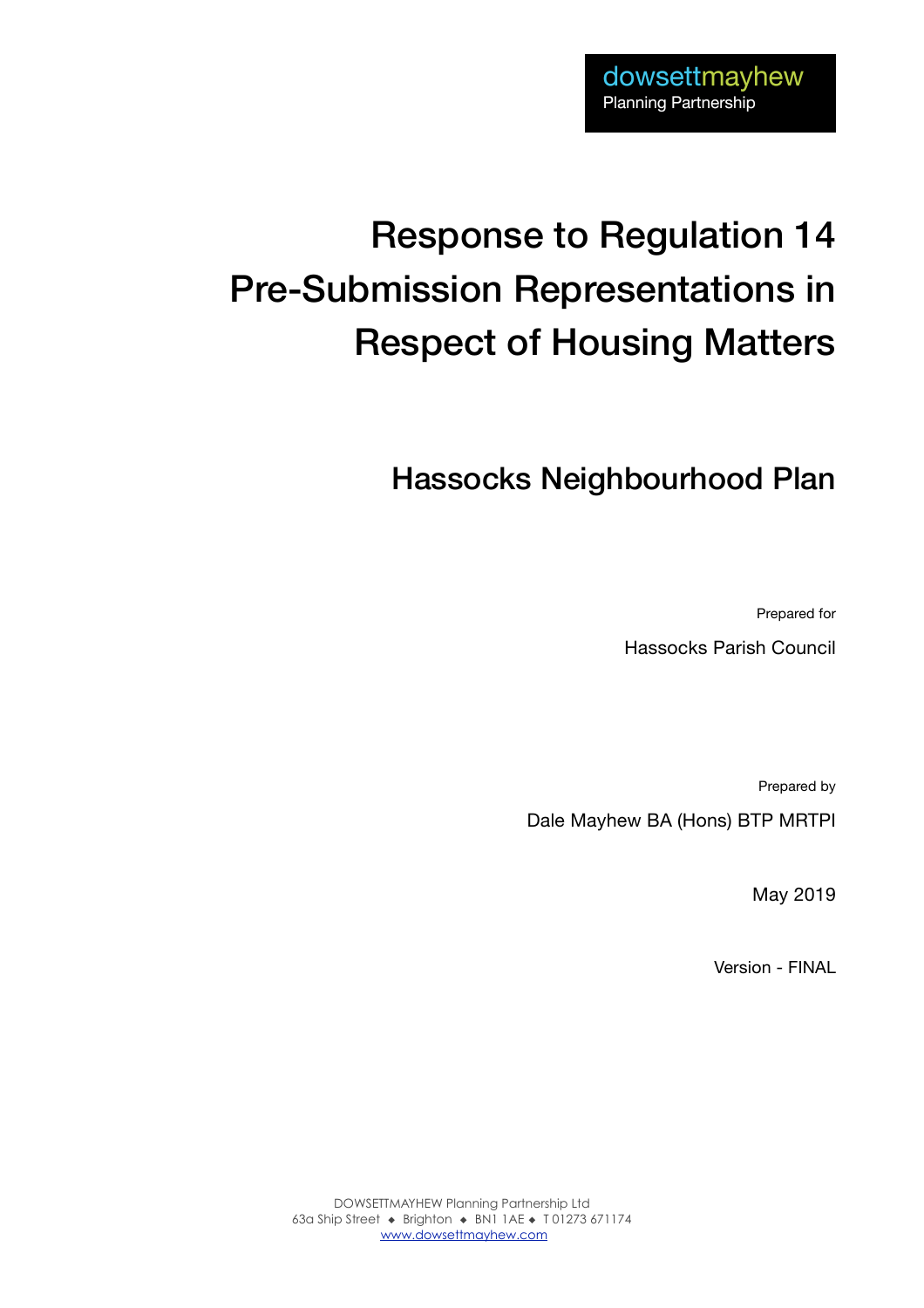# **Contents Page**

| 1.  | Introduction                                                                                                                                |                |
|-----|---------------------------------------------------------------------------------------------------------------------------------------------|----------------|
| 2.  | Hassocks Neighbourhood Plan Regulation 14 Pre-Submission Consultation                                                                       | 1              |
| 3.  | <b>Summary of Representations Received</b>                                                                                                  | 1              |
| 4.  | Representations Received in Respect of Policy 2: Local Green Spaces -<br>Proposed Designation of Land to the North of Shepherds Walk (LGS1) | $\overline{2}$ |
| 5.  | Representations Received in Respect of Policy 14: Residential Development<br>Within and Adjoining the Built-Up Area Boundary of Hassocks    | 3              |
| 6.  | Representations Received in Respect of Absence of Housing Allocation(s)                                                                     | 5              |
| 7.  | Representations Received in Respect of the Promotion of Housing Site(s)                                                                     | 8              |
| 8.  | Representations Received in Respect of Other Housing Policies                                                                               | $12 \,$        |
| 9.  | Representations Received in Respect of the Sustainability Appraisal                                                                         | 14             |
| 10. | Housing Chapter: Summary of Recommended Changes to Policies/aims                                                                            | 16             |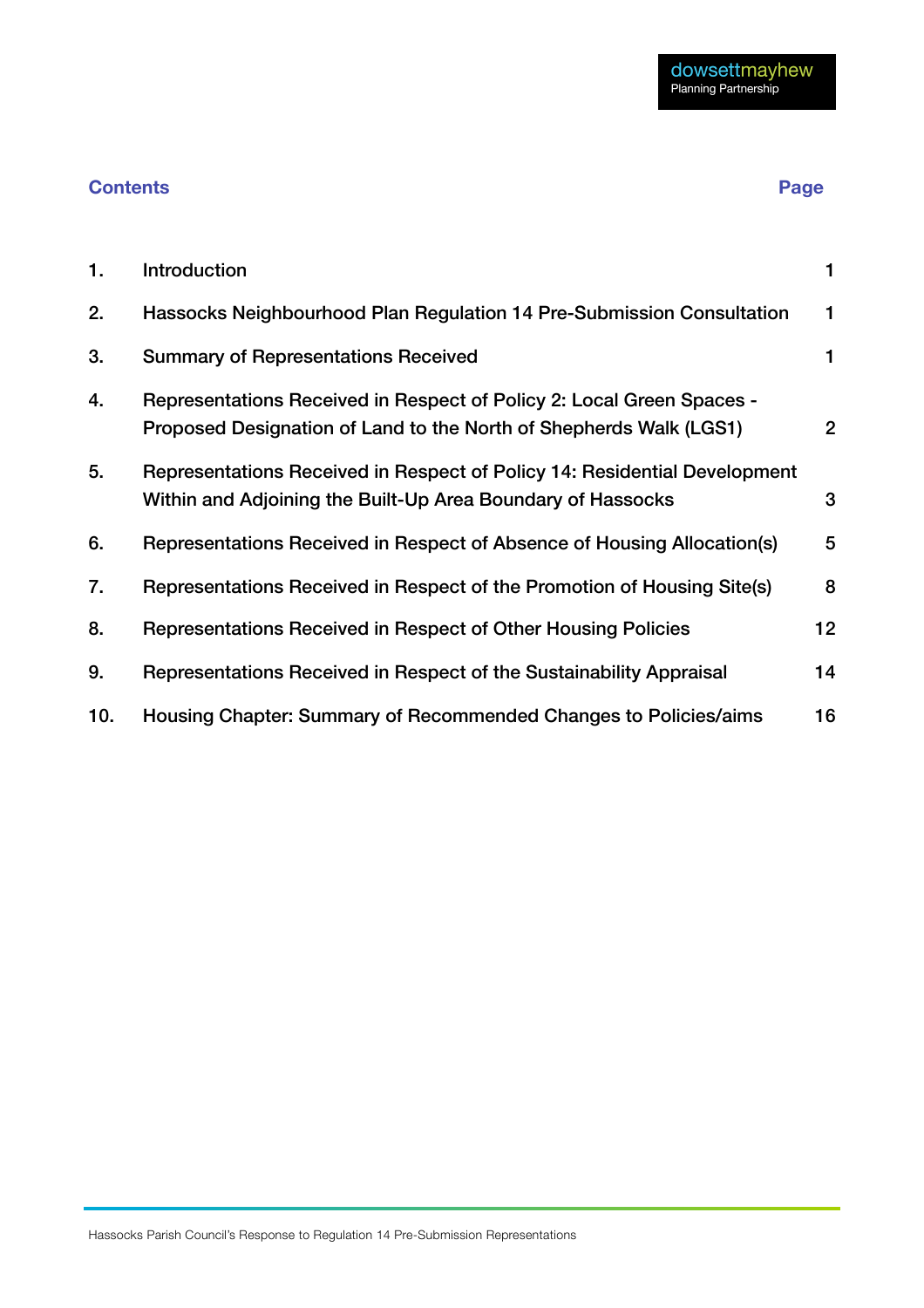### <span id="page-2-0"></span>**1. INTRODUCTION**

- 1.1. This document has been prepared for Hassocks Parish Council (HPC) following a review of representations received in response to the Regulation 14 Pre-Submission Consultation.
- 1.2. The purpose of the document is to provide a summary of representations received in respect of housing matters; to set out DOWSETTMAYHEW Planning Partnership's (DMP) comments on representations received; and to set out any recommended changes to Chapter 6: Housing of the HNP, including planning policies and/or aims in light of representations received.
- 1.3. The recommended changes are to be considered in due course by the Neighbourhood Plan Working Group (NPWG) prior to the preparation of the Submission HNP.

### <span id="page-2-1"></span>**2. HASSOCKS NEIGHBOURHOOD PLAN REGULATION 14 PRE-SUBMISSION CONSULTATION**

- 2.1. The Hassocks Neighbourhood Plan (HNP), and accompanying Sustainability Appraisal (SA) underwent Regulation 14 Pre-Submission Consultation for a six week period commencing 7th January 2019.
- 2.2. The consultation documents were available to view online on the dedicated HNP webpage. A hard copy of the documents were made available for inspection at the Parish Centre. Comments were invited by email and/or by post.
- 2.3. Stakeholders were alerted to the consultation via email alerts. Locally in the Parish, notices alerting residents and stakeholders to the consultation were placed on Parish notice boards. In addition, a notice was placed on the Parish Council website.
- 2.4. The consultation closed on the 18th February 2019.

#### <span id="page-2-2"></span>**3. SUMMARY OF REPRESENTATIONS RECEIVED**

- 3.1. A total of 63 representations were received in response to the Regulation 14 Pre-Submission Consultation.
- 3.2. A summary of representations received has been prepared, and comprises a background document in support of this, and other reports.
- 3.3. Representations were received from a variety of stakeholders. These can be summarised as follows:
	- 41 representations from local residents;
	- 8 representations from statutory consultees; and
	- 14 representations from developers/agents acting on behalf of landowners.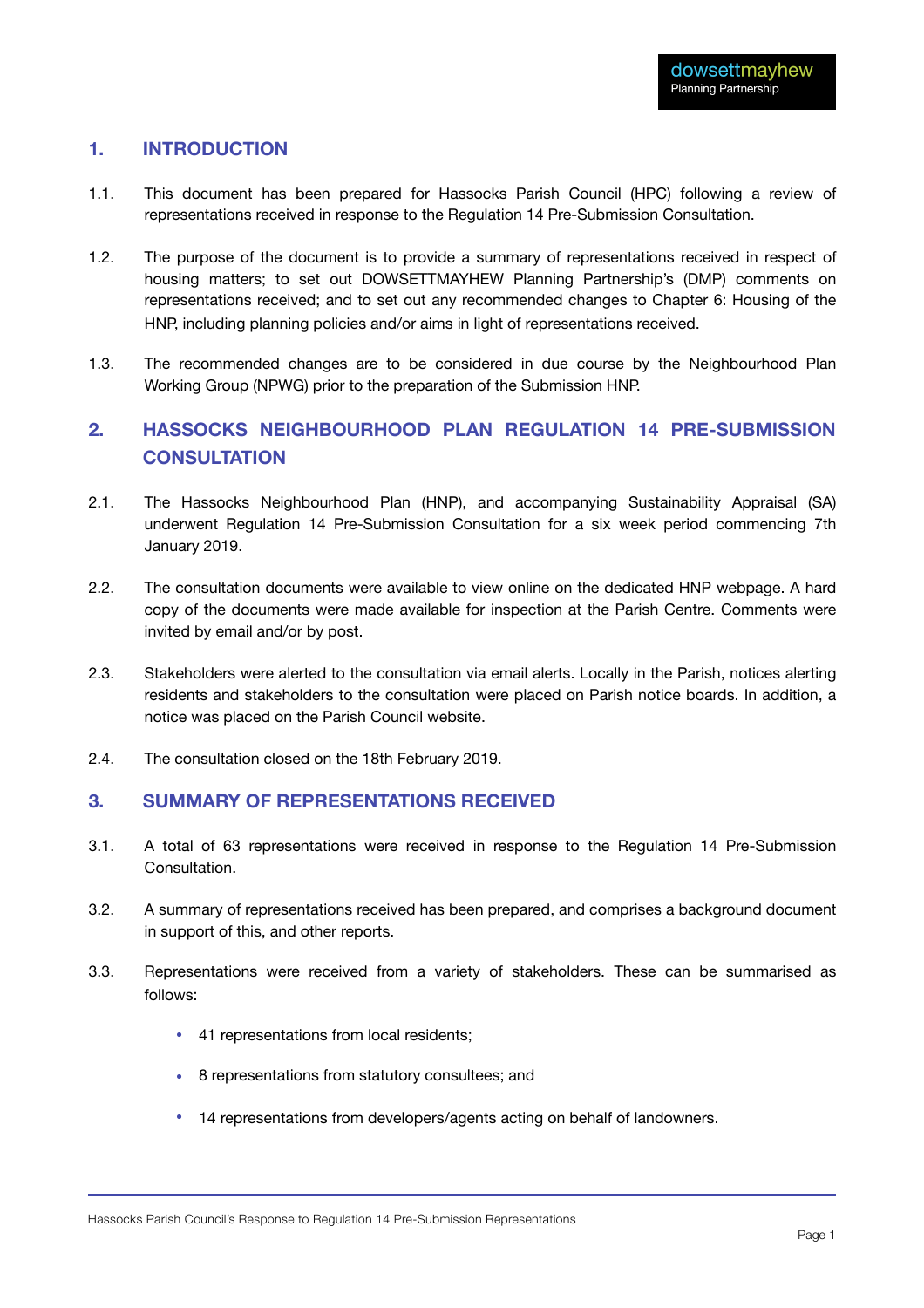- 3.4. The majority of representations received were in respect of Policy 2: Local Green Space which set out support for the proposed designation of Local Green Space and in particular, Land to the north of Shepherds Walk (LGS1). A number of these representations considered that no further housing was needed in Hassocks.
- 3.5. The remaining representations received were primarily in respect of:
	- Policy 1: Local Gaps;
	- Policy 7: Development in Conservation Areas:
	- Policy 14: Residential Development Within, and Adjoining, the Built-Up Area Boundary of Hassocks;
	- Policy 18: Affordable Housing; and
	- Chapter 8: Transport.
- 3.6. Following a review of representations received in respect of housing matters, representations have been summarised under the following key themes:
	- Policy 2: Local Green Spaces Proposed Designation of Land to the North of Shepherds Walk (LGS1);
	- Policy 14: Residential Development Within and Adjoining the Built-Up Area Boundary of Hassocks;
	- Absence of housing allocation(s);
	- Promotion of additional housing site(s);
	- Other Housing Policies: Policy 17: Land to the West of London Road and Policy 18: Affordable Housing; and
	- Sustainability Appraisal.
- 3.7. Set out below is a summary of representations received; DMP comments on these representations; and recommended changes to the Submission version HNP to be considered by the NPWG.

# <span id="page-3-0"></span>**4. REPRESENTATIONS RECEIVED IN RESPECT OF POLICY 2: LOCAL GREEN SPACES - PROPOSED DESIGNATION OF LAND TO THE NORTH OF SHEPHERDS WALK (LGS1)**

4.1. A total of 41 representations were received from local residents; 2 representations were received from statutory consultees; and 2 representations were received from developers/agents acting on behalf of landowners in relation to land to the north of Shepherds Walk (LGS1).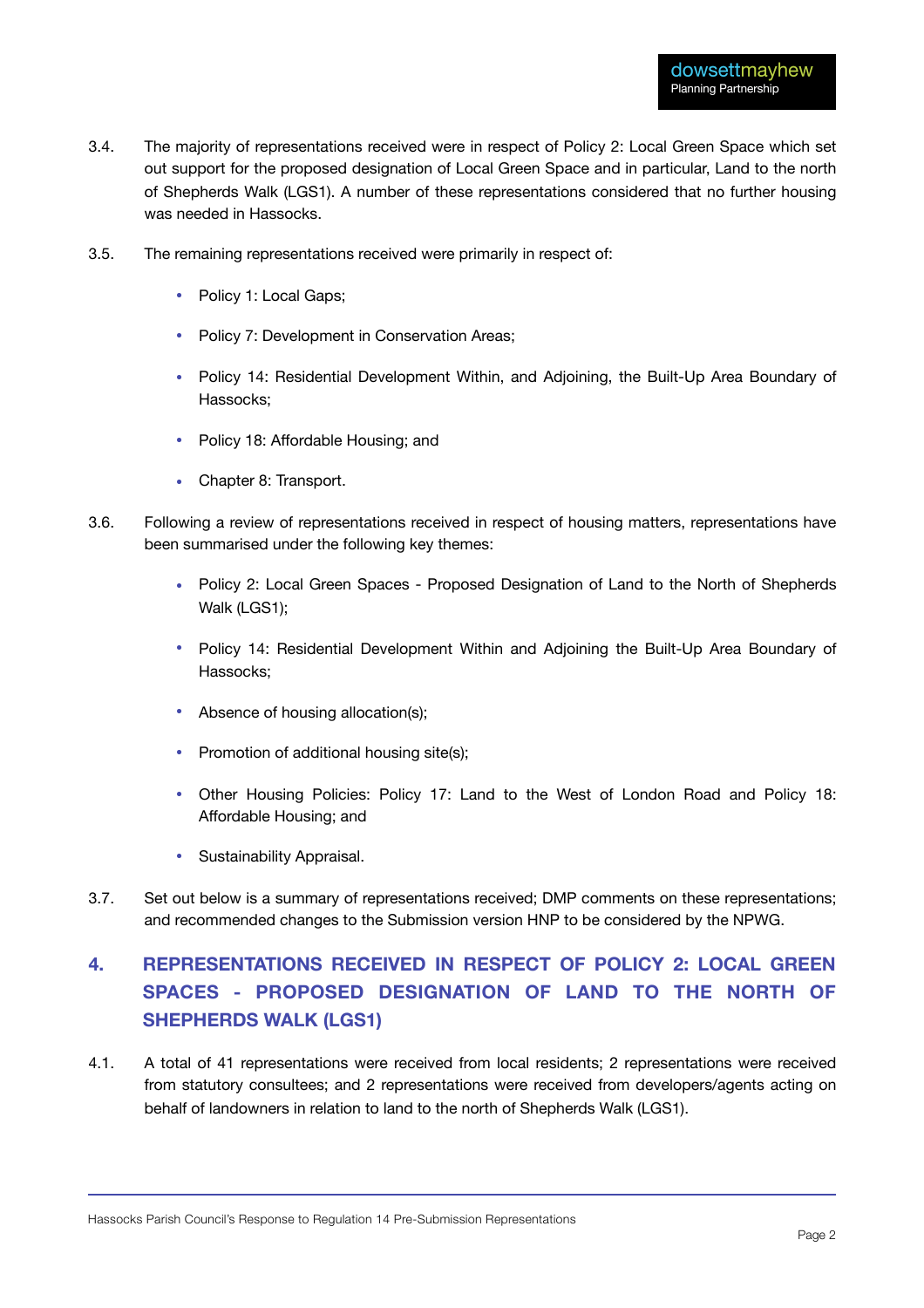- 4.2. The Regulation 14 Pre-submission HNP is supported by a Local Green Space (LGS) Background Paper. The Paper was prepared in support of the proposed LGS allocations to provide the evidence base for sites proposed for designation.
- 4.3. In light of feedback received from the Regulation 14 Pre-Submission Consultation, the LGS Background Paper has been reviewed prior to the preparation of the Submission HNP.
- 4.4. Please see the "Revised Hassocks Neighbourhood Plan, Local Green Space Policy 2 Review, Regulation 14 Consultation Response, April 2019" for further information on representations received with respect to Policy 2: Local Green Spaces; DMP comments; and recommended changes to the Submission HNP.

# <span id="page-4-0"></span>**5. REPRESENTATIONS RECEIVED IN RESPECT OF POLICY 14: RESIDENTIAL DEVELOPMENT WITHIN AND ADJOINING THE BUILT-UP AREA BOUNDARY OF HASSOCKS**

- 5.1. No representations were received from local residents and/or statutory consultees in respect of Policy 14: Residential Development Within and Adjoining the Built-Up Area Boundary of Hassocks. A total of 4 representations were received from developers/agents acting on behalf of landowners in respect of this policy.
- 5.2. Representations were received from: Evison & Company; Gladman; Lewis & Co Planning; and Savills.

#### Evison & Company

5.3. The principle of Policy 14, which shares some criteria with Policy DP6 of the District Plan welcomed. Consider the HNP has missed the opportunity to allocate small sites to contribute to housing need, add to the diversity of development, and to contrast with the relative uniformity of large estate development on the three allocated sites.

#### Gladman

- 5.4. Do not consider the use of built-up boundaries is an effective response to future development proposals if it would act to preclude the delivery of otherwise sustainable development opportunities, as indicated in the policy.
- 5.5. Consider the use of settlement limits to arbitrarily restrict suitable development, or applying a limit to the number of dwellings coming forward on the edge of settlements, does not accord with the positive approach to growth required by the NPPF, and is contrary to 'basic condition (a).'

#### Lewis & Co Planning

- 5.6. Consider Policy 14 does not preclude residential development of land to the rear of 2 Hurst Road, (which is being promoted) provided the development is for fewer than 10 dwellings.
- 5.7. Consider that a windfall-type development of nine homes or fewer would be a less efficient use of a sustainably located, unconstrained, site.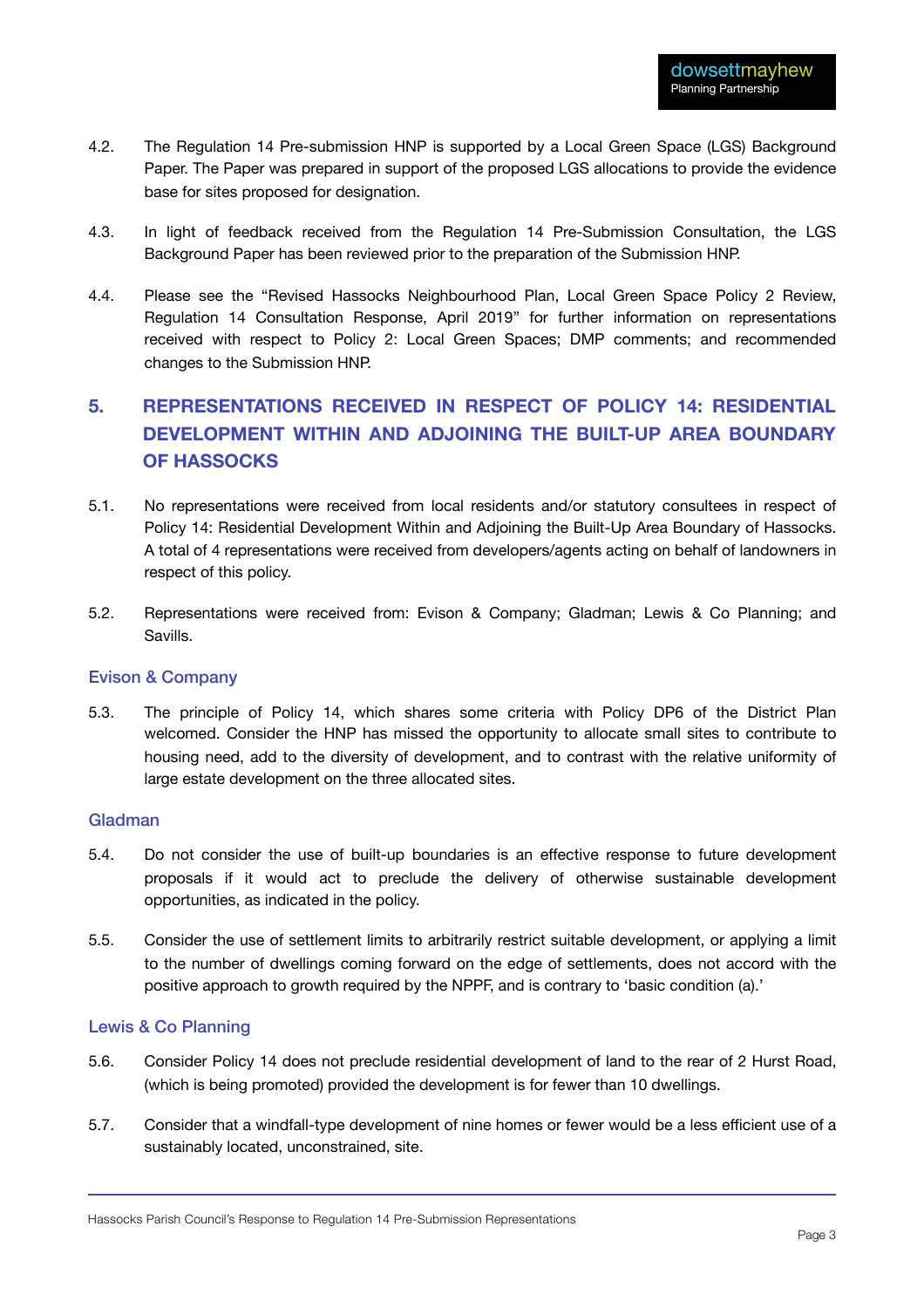#### Savills

5.8. Consider Policy 14 should be amended to enable windfall sites to come forward that are not limited to only 10 new homes, to ensure that the HNP positively plans for the future of the area throughout the Plan period.

#### Response to: Evison & Company; Gladman; Lewis & Co Planning; and Savills

- 5.9. The Basic Conditions are set out in Paragraph 8(2) of Schedule 4B to the Town and Country Planning Act 1990 as applied to Neighbourhood Plans by Section 38A of the Planning and Compulsory Purchase Act 2004. The Basic Conditions are:
	- Having regard to national policies and advice contained in guidance issued by the Secretary of State, it is appropriate to make the order (or Neighbourhood Plan).
	- Having special regard to the desirability of preserving any listed building, or its setting, or any features of special architectural or historic interest, that it possesses, it is appropriate to make the order. This applies only to Orders.
	- Having special regard to the desirability of preserving or enhancing the character or appearance of any conservation area, it is appropriate to make the order. This applies only to Orders.
	- The making of the order (or Neighbourhood Plan) contributes to the achievement of sustainable development.
	- The making of the order (or Neighbourhood Plan) is in general conformity with the strategic policies contained in the Development Plan for the area of the Authority (or any part of that area).
- 5.10. In light of the requirement for the HNP to be in general conformity with the strategic policies of the Mid Sussex District Plan (MSDP), and in considering Policy 14: Residential Development Within and Adjoining the Built-Up Area Boundary of Hassocks, particular regard has been had to MSDP Policy DP6.
- 5.11. MSDP Policy DP6: Settlement Hierarchy, sets out support for development within towns and villages with defined built-up area boundaries. The Policy states that outside of the defined built-up area boundaries, the expansion of settlements will be supported where:
	- The site is allocated in the District Plan, a Neighbourhood Plan, or subsequent Development Plan Document, or where the proposed development is for fewer than 10 dwellings; and
	- The site is contiguous with an existing built-up area of the settlement; and
	- The development is demonstrated to be sustainable, including by reference to the settlement hierarchy.
- 5.12. Policy 14: Residential Development Within and Adjoining the Built-Up Area Boundary of Hassocks is reflective of this higher tier policy. HPC seek to plan positively for the future of the Parish over the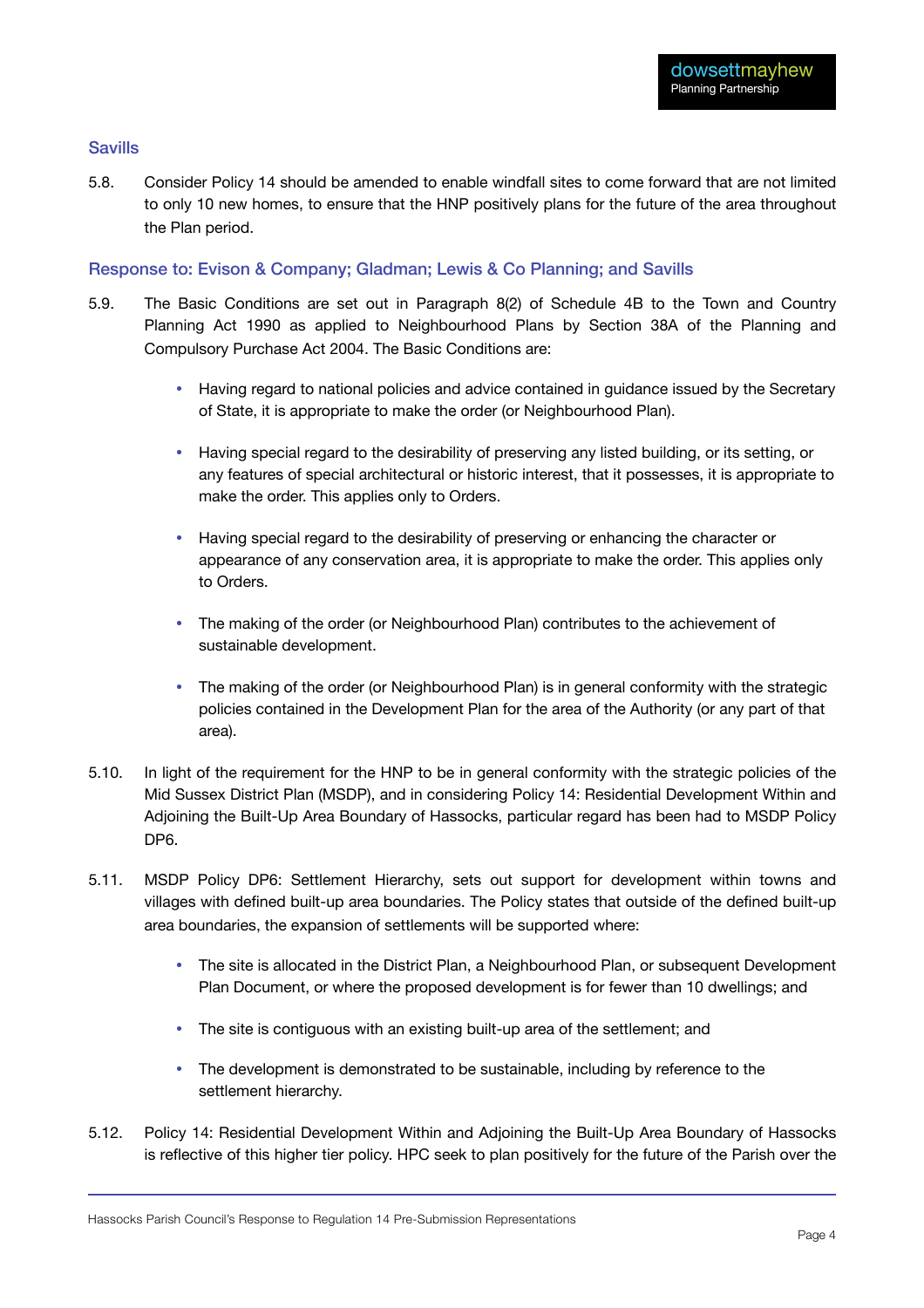Plan period and, therefore, in line with the MSDP Policy DP6, support further windfall development within the built-up area boundary; and outside of the built-up area boundary, where this is on land that lies outside of the South Downs National Park, and subject to a number of criteria.

- 5.13. Given the historic supply of windfall development within the Parish, and the positive approach to limited development outside of, but contiguous with, the built-up area boundary, it is anticipated this will facilitate the delivery of further residential development over the Plan period, in excess of the minimum housing requirement figure set out in the District Plan.
- 5.14. It is therefore considered the policy balances the delivery of housing with the protection of the setting of Hassocks and its rural hinterland and represents sustainable development.

#### Recommended changes to Submission HNP:

5.15. No changes are recommended for consideration by the NPWG.

# <span id="page-6-0"></span>**6. REPRESENTATIONS RECEIVED IN RESPECT OF ABSENCE OF HOUSING ALLOCATION(S)**

- 6.1. No representations were received from local residents in respect of the absence of housing allocation(s) in the HNP.
- 6.2. Highways England consider that, on the basis that the existing commitments and completions in Hassocks, including the strategic site, this meets the MSDP requirement of 882 dwellings, and Highways England have no concerns with the quantum of development facilitated by the HNP.
- 6.3. A total of 5 representations received from developers/agents acting on behalf of landowners in respect of the absence of housing allocations in the HNP.
- 6.4. Representations were received from: Evision & Company; Gladman; Lewis & Co Planning; Savills; and Sigma on behalf of Rydon.

#### Evision & Company

- 6.5. Object to the failure of the HNP to allocate any smaller additional sites in a Plan with an end date as far away as 2031 and, in particular, the allocation of land promoted by Evision & Company and adjoining land, for housing development.
- 6.6. Consider that to complement the type of new development over the next decade, there is a strong case that further site allocations should be made, and that they should be for small sites of less than 50 dwellings.

#### Gladman

- 6.7. Raise concerns with the HNP as currently presented and its relationship with national and local planning policy.
- 6.8. Consider the HNP should be prepared to conform to the strategic policy requirements set out in the adopted Development Plan. Noting this, Hassocks' place in the settlement hierarchy, and the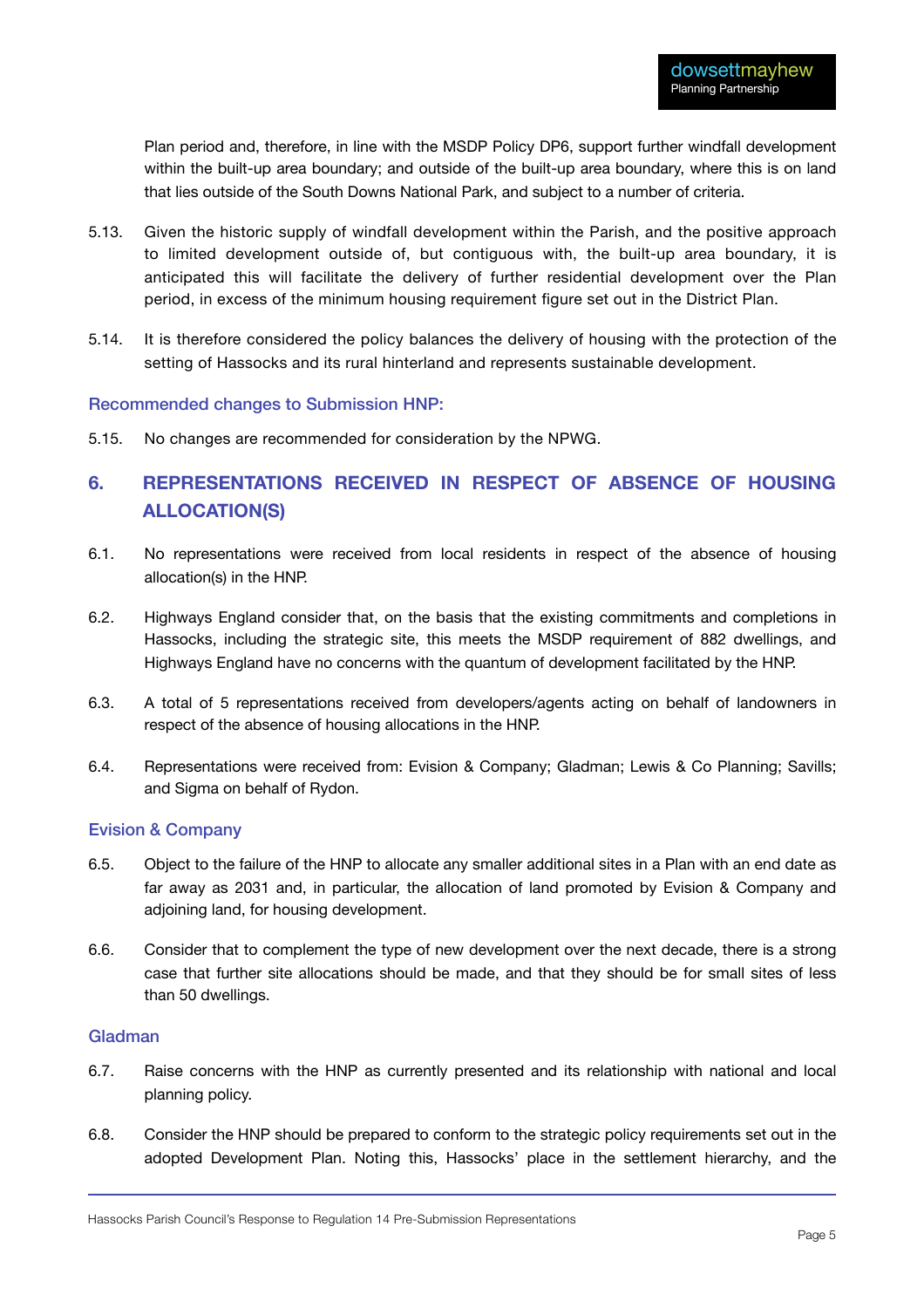MSDP Inspector's Report which requires the Council to commence a Local Plan Review by 2021, they consider the HNP should contain sufficient flexibility to ensure that it is not rendered out of date upon the adoption of any Local Plan Review.

#### Lewis & Co Planning

6.9. Promote land to the rear of 2 Hurst Road; and consider the HNP in its current form, does not sufficiently consider, evaluate, or support, other opportunities for sustainable development within the Parish and fails to take a positive approach in considering these opportunities.

#### Savills

- 6.10. Consider that the HNP should be more positive and seek to make some housing allocations. The housing figures provided by MSDC, not only in Hassocks, but in the District more generally, are a minimum requirement. Hassocks is a tier 2 settlement and consider it can therefore be regarded as one of the more sustainable locations in the District.
- 6.11. Consider that assisting the delivery of much needed new homes in a sustainable location such as Hassocks, over and above the minimum required for the area, would help to ensure that MSDC does not fall below its 5 year housing land supply requirements, or below the minimum housing delivery test requirements. Consider this would assist in safeguarding the area from future speculative applications, whilst ensuring that suitable development can come forward.
- 6.12. Consider that whilst the HNP does not seek to promote less development that the District Plan, it does only seek to provide the minimum requirement. Consider there is no contingency and this is likely to be a more risky approach. Consider the HNP would become more robust in the longer term if a higher number of homes were allocated.

#### Sigma on Behalf of Rydons

- 6.13. Consider that the HNP is anticipating that Hassocks will not be required to release any further land, either to assist Mid Sussex in delivering the remaining 2,500 which is to be distributed across the whole of the District in the emerging Site Allocation DPD, or any additional land required through the review; and that these are not reasonable assumptions because:
	- The Housing figures presented in DP6 are minimum residual amounts, and by its very definition these are not a cap on development; and
	- It is likely that Hassocks will continue to play an important role to help meet the remaining 2,500 units that the District need to allocate in its emerging Site Allocation DPD, and in the future beyond the current Local Plan period.
- 6.14. Consider the policies contained within the HNP should be modified to allow for a significant degree of flexibility to allow for the delivery of future sustainable growth opportunities at Hassocks, in order to assist Mid Sussex District Council in maintaining a flexible, responsive, and continuously rolling 5 year housing land supply.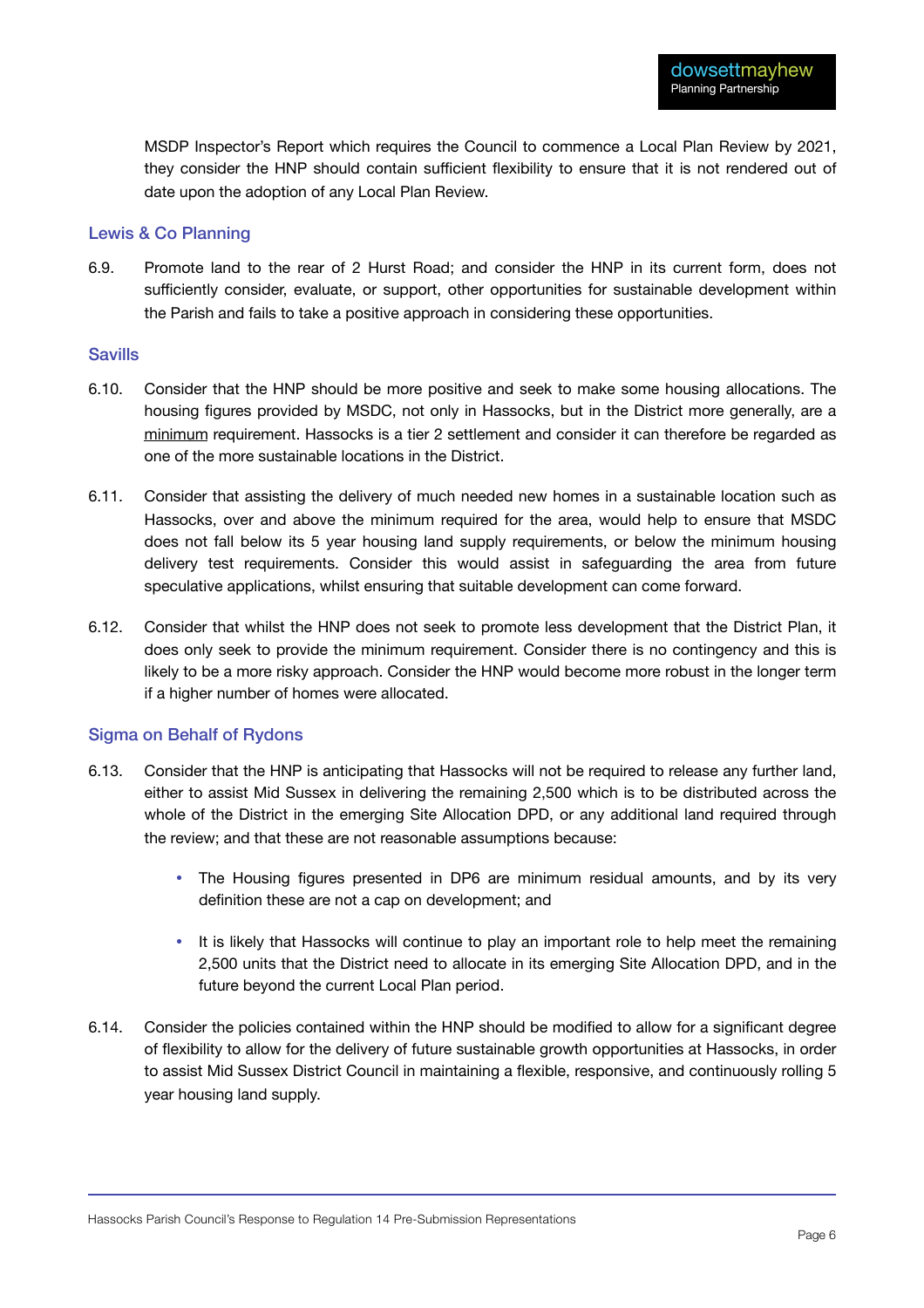Response to: Evison & Company; Gladman; Lewis & Co Planning; Savills; and Sigma on behalf of Rydons

- 6.15. A Submission Version of the MSDP (incorporating Focussed Amendments and Further Proposed Modifications) was published and submitted to the Secretary of State on 17th August 2016.
- 6.16. Examination into the MSDP commenced with a number of Hearings at the end of November 2016, continuing until February 2017. These principally focussed on housing requirements for the District. This culminated in a letter from the MSDP Inspector to the District Council dated 20th February 2017 setting out the Inspector's 'Interim Conclusions' on the housing requirement for the District over the Plan period.
- 6.17. In response to matters raised, MSDC proposed to allocate a further strategic site allocation on land within the Parish of Hassocks, identified to the north of Clayton Mills, in order to strengthen the Council's 5-year housing land supply position.
- 6.18. The MSDP was subsequently adopted in March 2018. Policy DP4 relates to housing. It states that the District's objectively assessed need is 14,890 dwellings over the Plan period. It notes that provision is also made for 1,498 dwellings to ensure need is addressed in the Northern West Sussex Housing Market Area. This thus provides a minimum district housing requirement of 16,390 dwellings between 2014-2031.
- 6.19. A significant number comprise completions and commitments that predate the adoption of the District Plan. In addition to this, the Plan allocates a strategic development north and northwest of Burgess Hill for 3,500 dwellings; a strategic development of 500 dwellings on land to the north of Clayton Mills (falling within the Parish of Hassocks); and a windfall allowance of 450 dwellings over the Plan period. This leaves a residual need to find a further 2,439 dwellings in the District over the remainder of the Plan period. These are to be identified through future Neighbourhood Plans, and a district level prepared Site Allocations Document.
- 6.20. Policy DP4: Housing, also sets out the proposed spatial distribution of the housing requirement. This is by reference to both the overall housing requirement over the Plan period, and the residual housing requirement of 2,439 dwellings from 2017 onwards. This distribution is by reference to a settlement hierarchy which identifies five settlement categories. The three large towns within the District are defined as settlement Category 1. A total of six settlements are identified within settlement Category 2, and this includes Hassocks and Keymer. Within this category of settlements, the policy notes the minimum housing required over the Plan period is the delivery of 3,005 dwellings, with a minimum residual from 2017 onwards of 838 dwellings.
- 6.21. The distribution of the 2,439 dwellings (and the 838 that comprises part of that figure) is set out in the table that follows Policy DP6: Settlement Hierarchy of the MSDP. The pretext to this states that the table seeks to provide 'clarity between the district housing requirements and the role of individual Neighbourhood Plans in meeting this.' It shows the minimum residual amount of development for each settlement over the rest of the Plan period, as at April 2017.
- 6.22. For each settlement, the table sets out the minimum number of dwellings required over the Plan period; the minimum requirement to be delivered up to 2023/24; the number of dwellings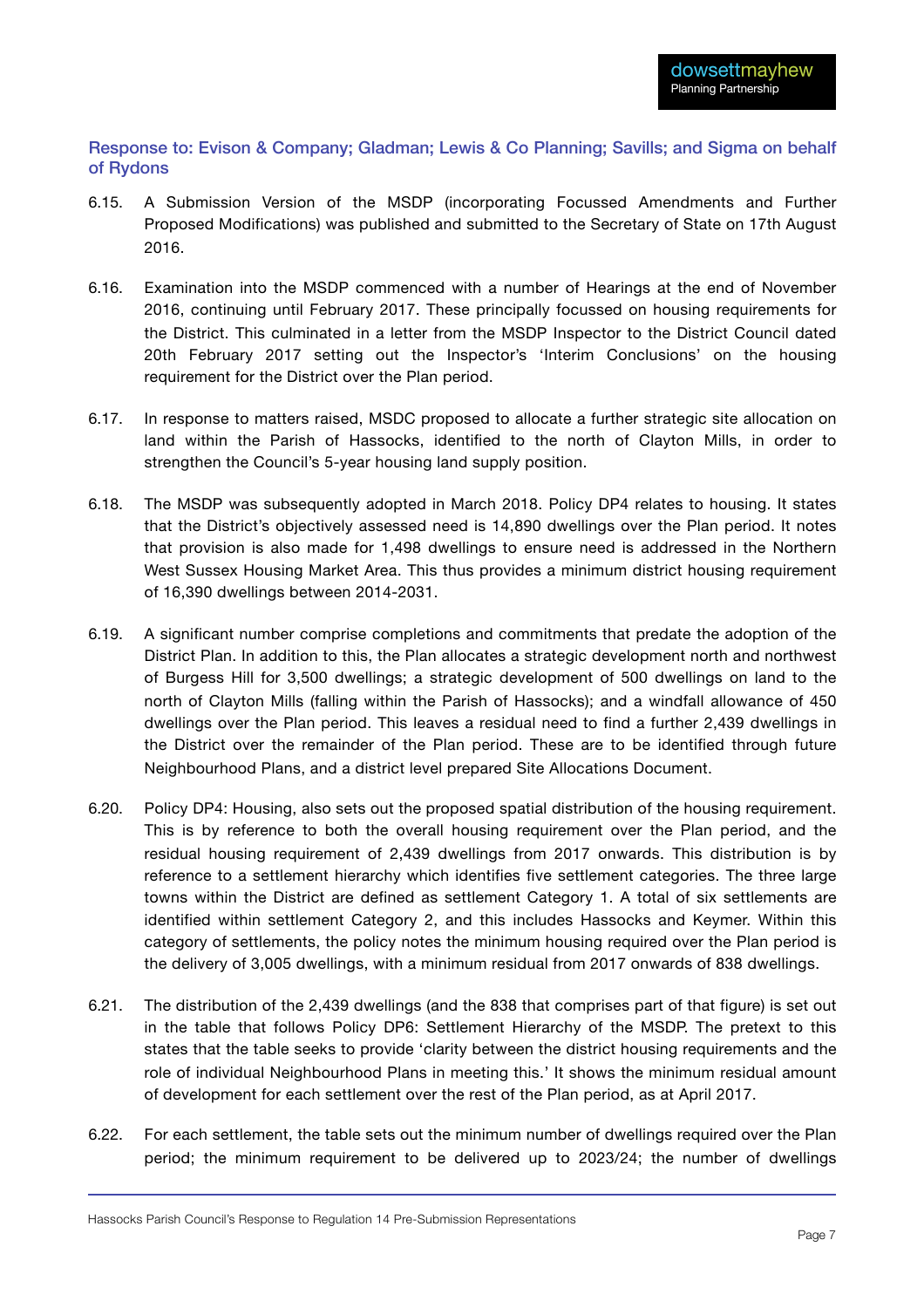<span id="page-9-4"></span>already identified through completions and commitments as at April 2017; and the residual minimum requirement from 2017 onwards (i.e. accounting for completions and commitments).

- 6.23. The table details that Hassocks is required to deliver significantly more dwellings than other Category 2 settlements,. It is required to deliver a minimum number of 882 dwellings over the Plan period. The next largest quantum of housing within a Category 2 settlement is 571 dwellings, which are required to be delivered at Lindfield.
- <span id="page-9-3"></span>6.24. The table details that of the 882 dwellings for Hassocks, all have been identified through commitments and completions as at 1st April 2017. This includes the housing developments approved on land to the west of London Road  $1$  and land at Hassocks Golf Club.  $2$  It also includes the allocation of 500 dwellings on land to the north of Clayton Mills in Policy DP11 of the MSDP.
- 6.25. As a result, the Plan makes clear that there is no obligation for the Parish of Hassocks to deliver additional housing over the remainder of the Plan period. It states that amongst others, Hassocks has 'already identified sufficient commitments/completions to meet [its] minimum housing requirement for the full Plan period and will not be expected to identify further sites within their Neighbourhood Plan.'
- 6.26. On this basis, the HNP does not propose to allocate additional housing site(s) in the Parish. Nonetheless, and reflecting positive planning, the HNP supports additional housing coming forward within the Parish, where it comprises windfall development that is in accordance with both the Development Plan, and the emerging policies of the HNP. This includes residential development within the built-up area, and residential development that adjoins the built-up area boundary subject to a number of criteria, including that it is limited to fewer than 10 dwellings.
- 6.27. It is therefore considered that the quantum of housing in the Parish facilitated to be delivered through the NP over the Plan period is in accordance with the Development Plan and National Planning Guidance. It represents sustainable development.

#### Recommended changes to Submission HNP

6.28. No changes are recommended for consideration by the NPWG.

# <span id="page-9-0"></span>**7. REPRESENTATIONS RECEIVED IN RESPECT OF THE PROMOTION OF HOUSING SITE(S)**

- 7.1. No representations were received from local residents and/or statutory consultees in respect of the promotion of additional housing site(s).
- 7.2. A total of 3 representations were received from developers/agents acting on behalf of landowners in respect of the promotion of housing sites.

<span id="page-9-1"></span>[<sup>1</sup>](#page-9-3) See Planning Application DM/17/4307

<span id="page-9-2"></span>[<sup>2</sup>](#page-9-4) See Planning Application DM/18/2616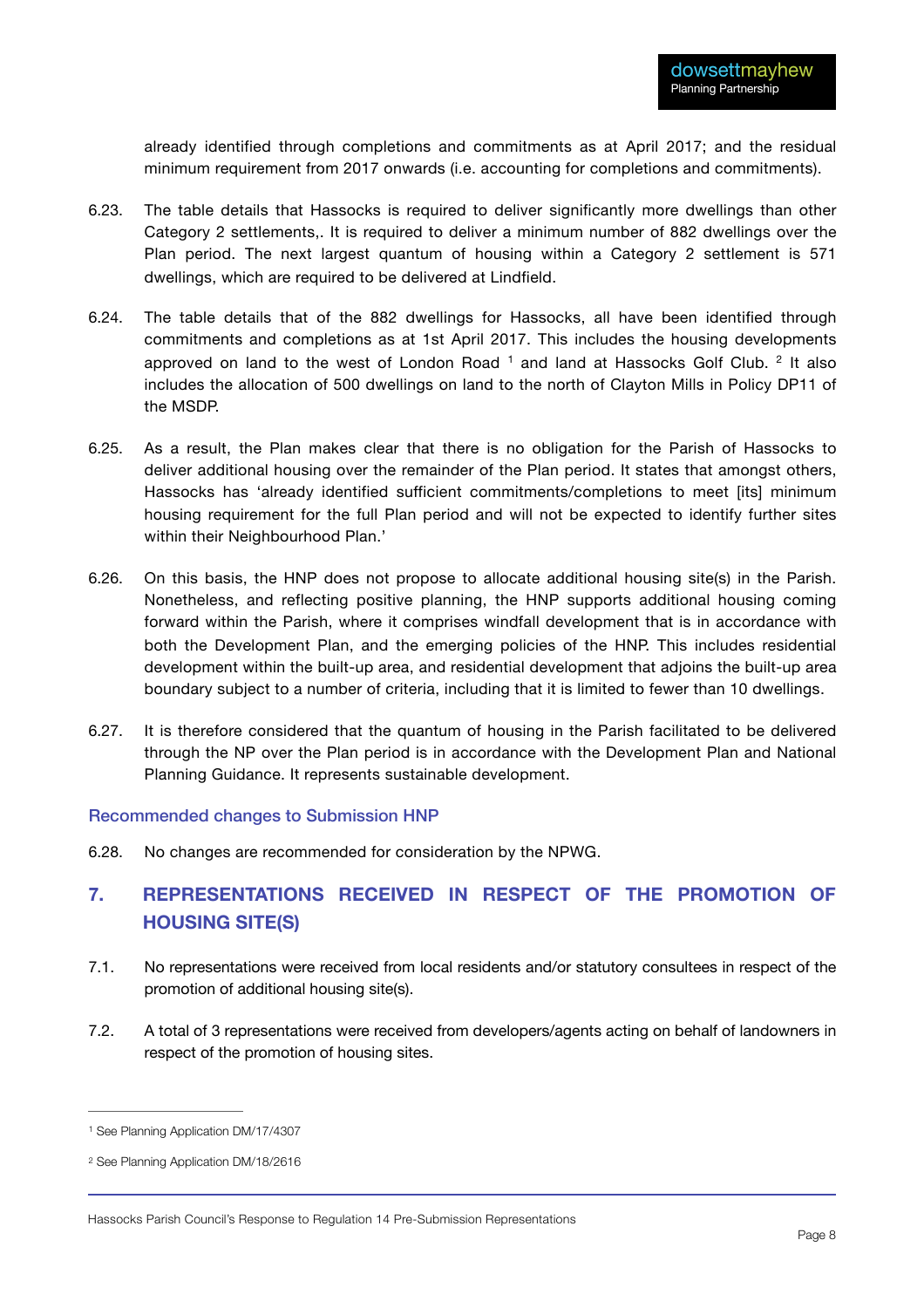7.3. Representations were received from: Evison & Company; Gladman; and Lewis & Co Planning.

#### Evison & Company

- 7.4. Representations are on behalf of Clayton with Keymer Parochial Church Council (PCC), owner of land at London Road, Hassocks. Chichester Diocese acts as custodian trustee for the PCC and representations are also on behalf of the Diocese.
- 7.5. The representations advise that the PCC is in discussions with the adjoining landowner to the south. This site was subject to a planning application of 25 dwellings on the joint PCC and adjoining land. The planning application was refused (Ref: DM/18/0010). Consider the reasons for refusal can be overcome.
- 7.6. Consider the land is suitable for development; is contiguous with the built-up area boundary in the MSDP; satisfactory access can be provided; no overriding environmental or other known constraints to development; and the site could make a positive contribution to additional housing supply.
- 7.7. Consider HPC will contribute to meeting Basic Conditions if it embraces the opportunity to go further to meeting housing need by allocating one or more small additional sites. Consider the PCC land, and the adjoining land, is a sustainable and suitable site for such allocation.

#### Lewis & Co Planning

- 7.8. Representations on behalf of Globe Homes who are promoting land to the rear of 2 Hurst Road. The site lies to the west of land at London Road, Hassocks, which is being promoted by Evison & Company.
- 7.9. Consider site at 2 Hurst Road provides a more sustainable location for residential development than the three sites allocated within the Draft Neighbourhood Plan.
- 7.10. Consider the site offers excellent access to local shops, services and facilities (including the railway station), and provides an opportunity to deliver a complementary development.
- 7.11. Consider the site is well located, contiguous with the existing built-up area boundary, and has no significant development constraints. The SHELAA (Site Ref. 210) assessment finds the site to be suitable, available and achievable. The Site has progressed to a Stage 2 assessment in the preparation of a District-Wide Site Allocations Document.
- 7.12. Proposals for 25 new homes on the site were refused in 2018 due to its location outside of the defined built-up area boundary. Consider that when compared to the allocated sites to the north, the site has a less significant impact on the wider countryside. Support through a specific Plan policy would allow the development to proceed in principle.
- 7.13. Consider the site is unaffected by flood risk, would not affect any Designated Heritage Assets, Ancient Woodland, SSSIs, local nature reserves, or other notable constraints. Further work is being undertaken to fully assess the site's archaeological potential, to ensure any impacts on any identified Archaeological Assets are appropriately mitigated. Consider experts have concluded that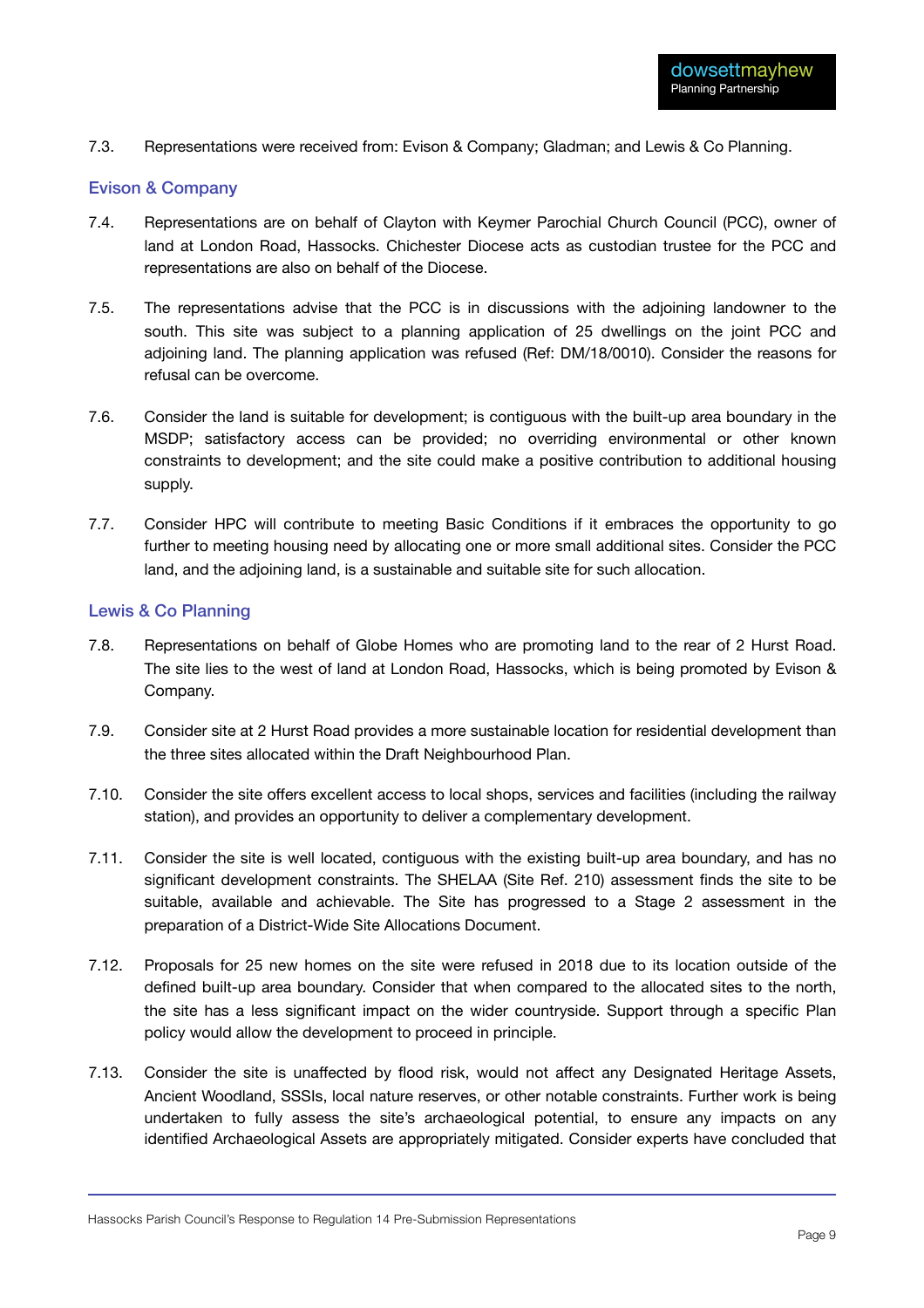any adverse impacts on TPO trees within, and surrounding the site, can be avoided, or appropriately mitigated. Consider development of the site would not result in severe impacts to the highway network.

7.14. Request that further consideration is given to the potential allocation of the site as the Neighbourhood Plan progresses.

#### R.reside

- 7.15. Representations on behalf of landowners Mr and Mrs Hudson, in respect of Land to the east of Lodge Lane. The site has previously been submitted as a proposed allocation and assessed as part of the preparation of the previous HNP.
- 7.16. The Parish Housing Land Availability Assessment assesses the site area (all of Site 12) as 4.7ha. The site being promoted is s2.3ha. Representations advise it is considered a development of between 20 and 30 homes is appropriate for this site and for the village
- 7.17. Representations advise of disagreement with the landscape assessment of the site. It is considered whilst the site is within the SDNP, the site is heavily influenced by its surrounding built form, where there are only small/limited views of the wider SDNP. Views into the site from the SDNP are considered few and far between and are all with the backdrop of the existing built form of Hassockl/ Keymer.
- 7.18. Representations advise it is unclear why the site has been assessed as being within a Local Gap, when no formal designation exists.
- 7.19. It is considered the site is a modest sized site and certainly would not be considered 'major development' by the NPPF. Representations advise from the SDNP perspective, a development on this site would deliver much needed market and affordable housing. It would also deliver on one of two key aims, namely access and education to the SDNP via a new area of woodland/open space. The woodland and planting will also help enhance and protect enhance the national park, as required by the NPPF, by repairing and restoring the historic landscape. In addition, it is considered the scheme will deliver biodiversity enhancements.
- 7.20. Representations confirm the site abuts the settlement boundary along most of its northern and southern boundary and all of its western boundary. It is considered the existing built form of Hassocks all but wraps around this site.
- 7.21. It is considered the development of the site would not, and could not, adversely affect the proposed Local Gap and SDNP nor does it perform the requirements of a gap, due to the surrounding development.
- 7.22. It is considered the site will provide opportunities for landscape improvements. Consider development would go some way to repairing the historic canvas of hedgerow, trees and woodland. It is consiidered the scheme would provide a softer edge to the Green Gap and therefore strengthen its purposes. The allocation of the land in the SDNP would also help protect the parish from further future allocations from others.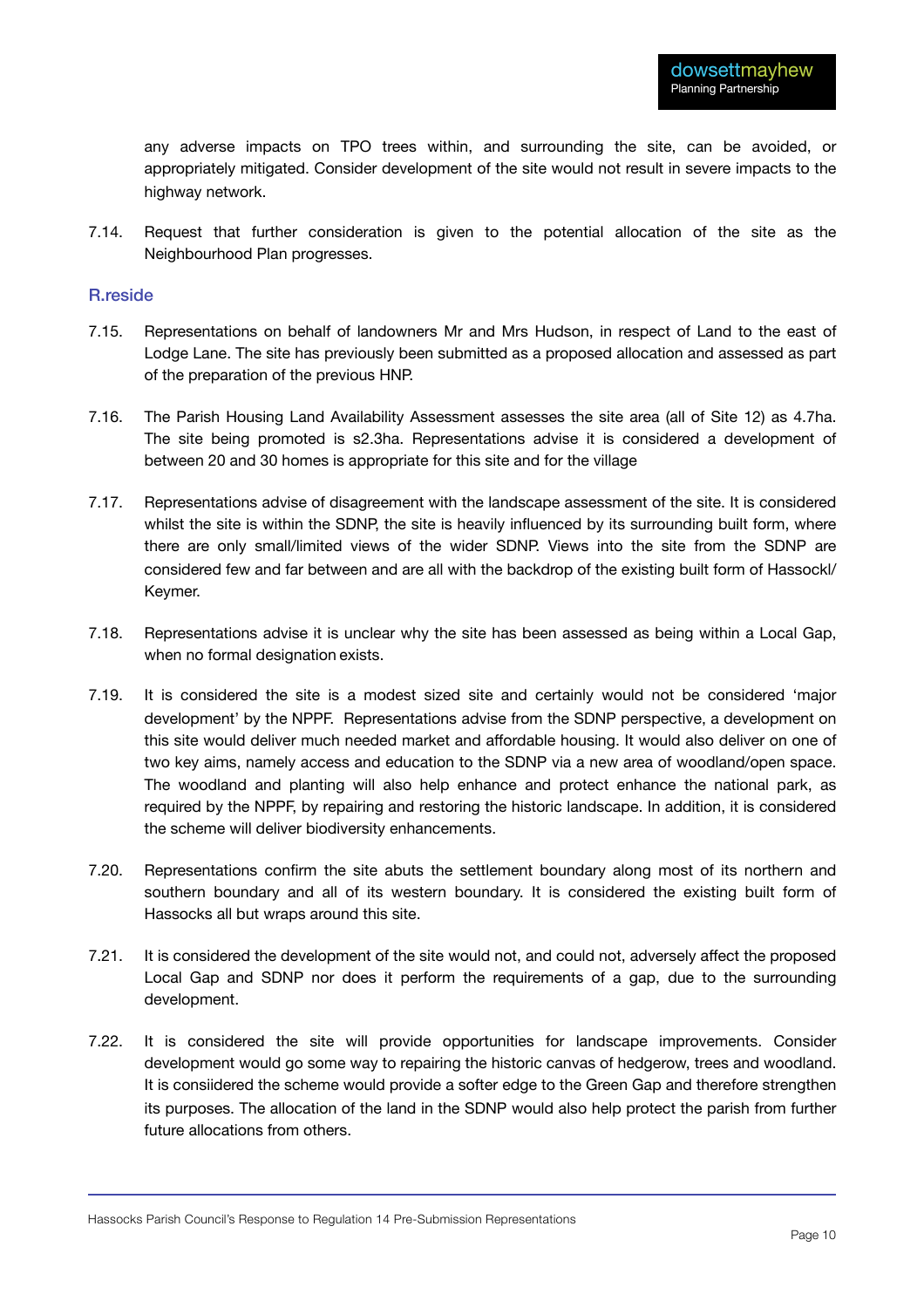7.23. Representations advise, on respect of HNP, the site will strengthen the proposed local gap, where the planting of a woodland will act a physical boundary to Hassocks as well as delivering a highquality housing scheme and other local benefits. The site provides the opportunity for a small, high quality and sustainable development for circa 20-30 dwellings, close to the village centre and wellintegrated within its landscape context.

#### Response to Evison & Company, Lewis & Co Planning and R.Reside

- 7.24. Land at London Road, Hassocks is contiguous with the defined built-up area boundary. In addition, it is in an area identified in the Regulation 14 HNP as a Local Gap.
- 7.25. Policy 14: Residential Development Within and Adjoining the Built-Up Area Boundary of Hassocks, is reflective of higher tier policy in the MSDP
- 7.26. HPC seek to plan positively for the future of the Parish and therefore, and in line with the MSDP Policy DP6, HPC support further windfall development within the built-up area boundary; and outside of the built-up area boundary, where this is on land that lies outside of the identified Local Gap and the South Downs National Park, and subject to a number of criteria.
- 7.27. In light of the requirements of MSDP Policy 13: Preventing Coalescence, the HNP is underpinned by a Background Paper on Local Gaps. The Background Paper sets out the reasoning for, and the justification for, the inclusion of Local Gaps. It includes a Landscape and Visual Assessment which considers that: land within the gaps retain a strong rural character which reflects key characteristics described in the HNP Landscape Character Assessment; and the land within the gaps is of importance in maintaining the setting and identity of individual settlements.
- 7.28. The Background Paper has been updated in response to representations submitted as part of the Regulation 14 Consultation in relation to Policy 1 – Local Gaps in the Hassocks Neighbourhood Plan.
- 7.29. The review does identify some land parcels proposed for removal from the area covered by Policy 1 Local Gap. However, the area covering Land at London Road and Land to the east of Lodge Lane is not proposed for removal.
- 7.30. The "Revised Hassocks Neighbourhood Plan, Review of Local Gaps Policy 1, Regulation 14 Consultation Response, April 2019" contain further information on representations received with respect to Policy 1: Local Gaps; DMP comments; and recommended changes to the Submission HNP.
- 7.31. In light of conclusions regarding overall housing need in the Parish over the Plan period; the positive approach to support for windfall development subject to certain criteria; and the importance of undeveloped land around the edge of the settlement, it is not considered appropriate to allocate the promoted sites for housing development. The Plan as drafted with respect to overall housing need and proposed site allocations is considered to represent sustainable development.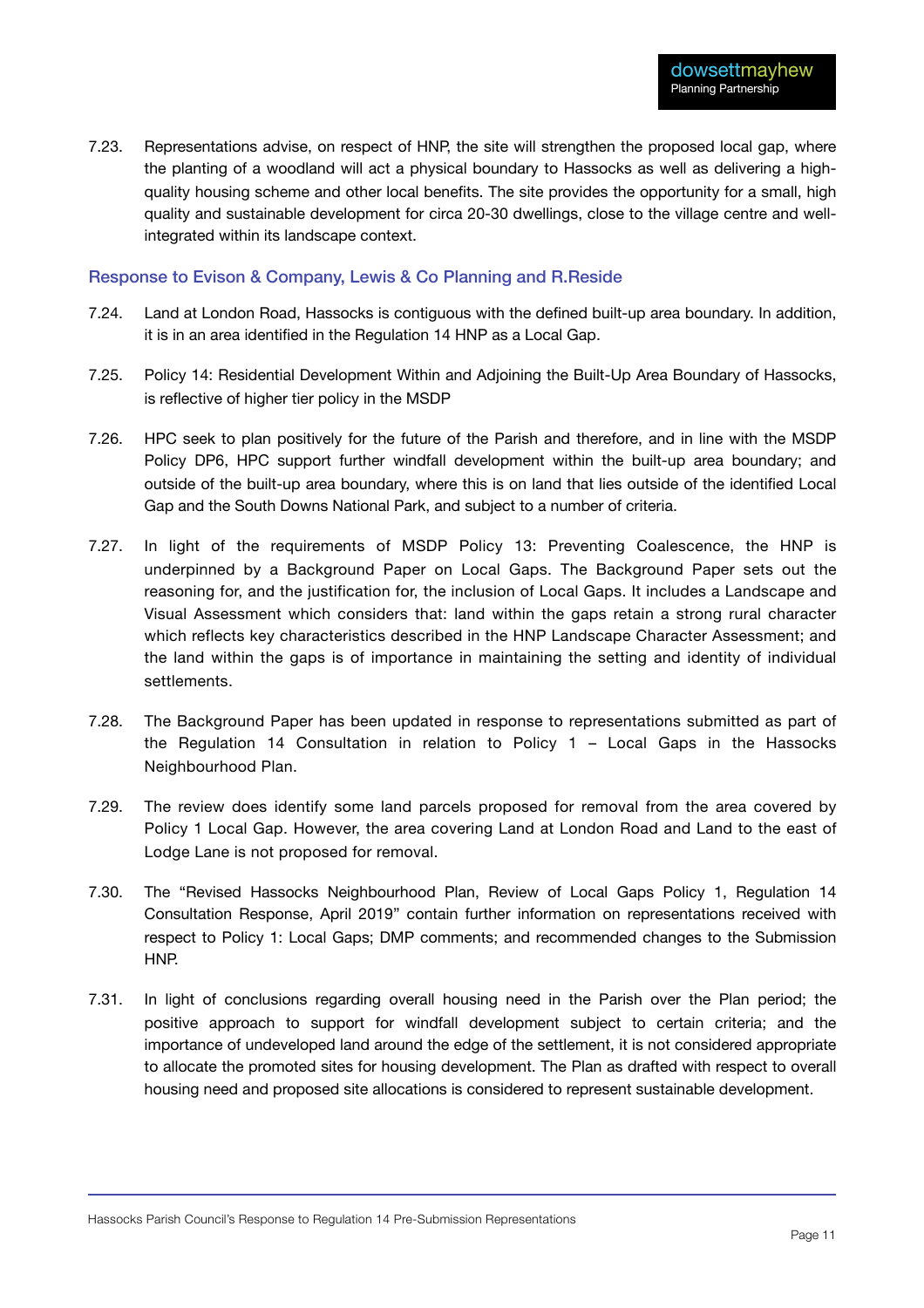#### Recommended changes to Submission HNP

7.32. No changes are recommended for consideration by the NPWG.

#### <span id="page-13-0"></span>**8. REPRESENTATIONS RECEIVED IN RESPECT OF OTHER HOUSING POLICIES**

#### Mid Sussex District Council

- 8.1. MSDC have provided comments on: Policy 15: Hassocks Golf Club; Policy 17: Land to the West of London Road, and Policy 18: Affordable Housing.
- 8.2. With respect to Policy 15: Hassocks Golf Club, MSDC note the residential application is promoted in conjunction with the relocation of some of the golf facilities. MSDC note that criterion 1 states that the proposal should not extend into land in the Local Gap. MSDC recommend for clarity, that this criterion specifically refers to the residential development not extending into the Gap.
- 8.3. With respect to Policy 17: Land to the West of London Road, MSDC advise planning permission for this site has been granted and development has already commenced. MSDC consider Policy 18 is not required as it has no statutory planning control over this site. MSDC consider the identification of this area should also be deleted from the Proposals Map.
- 8.4. With respect to Policy 18: Affordable Housing, MSDC acknowledge the policy has been revised to take into account the Mid Sussex Housing Allocation Scheme. MSDC consider there are inconsistencies as the local connection criteria on the Council's Allocation Scheme only relate to first lettings, and also they do not apply to strategic allocations.
- 8.5. MSDC recommend the following changes to the policy: The second paragraph should be amended to say:

*"When allocating the first letting of a home within a new development of general needs housing, priority will be given to bids from applicants who have a Local Connection to the Parish of Hassocks. In order to establish a local connection, the applicant(s) must meet one of the following criteria:* 

*After the fourth criterion, the following sentence should be added:* 

*"Larger new developments containing 250 homes or more in total are intended to meet the housing needs of the whole District and are therefore exempt from the local connection criteria above."* 

- 8.6. Comments received from MSDC in respect of these policies were discussed at the NPWG meeting on 14th March 2019.
- 8.7. In response to comments made with regard to Policy 15: Hassocks Golf Club, Members agreed to consider clarification of the wording of Policy 15 to address the comments of MSDC.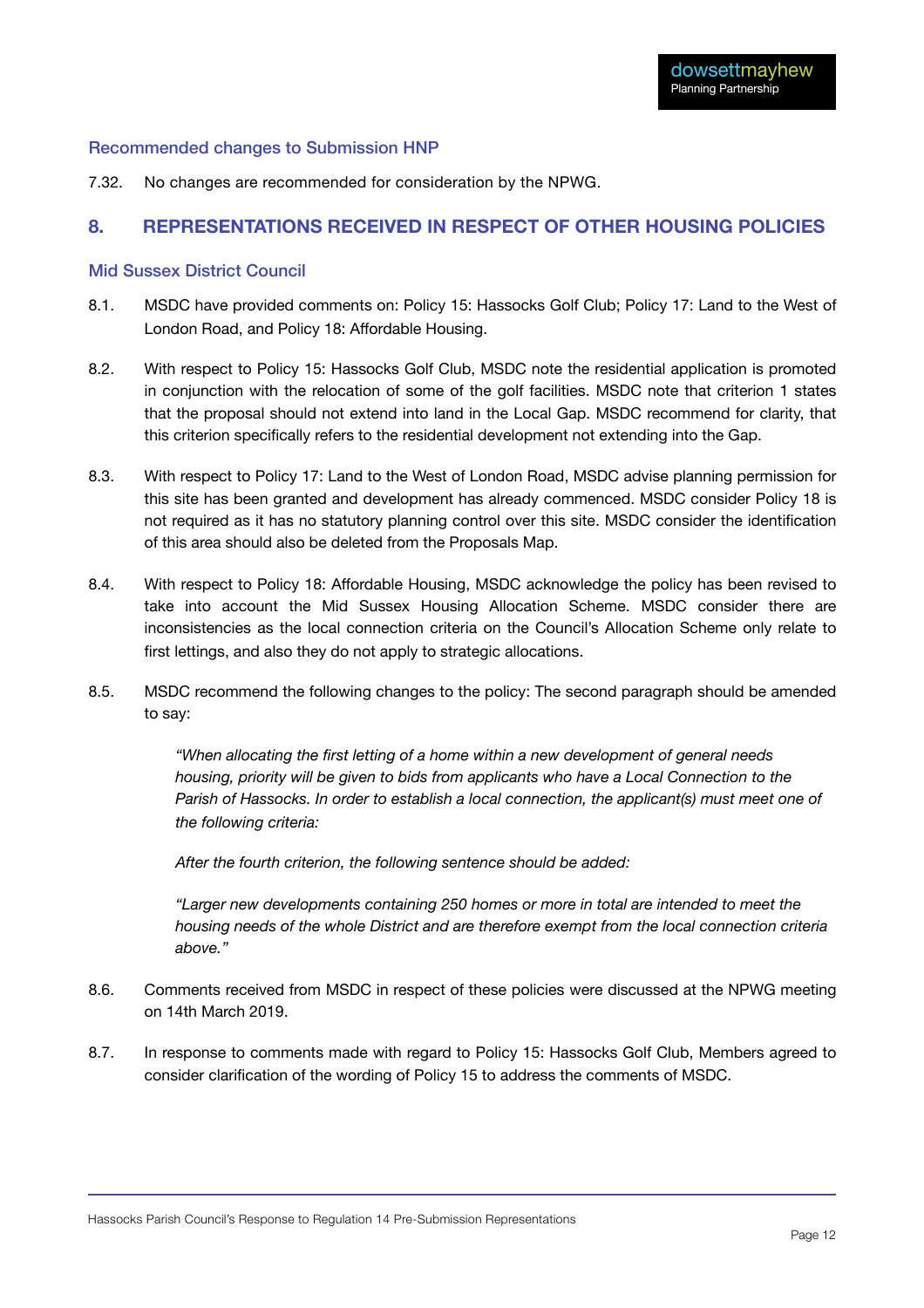- 8.8. In response to comments made with regard to Policy 17: Land to the West of London Road, Members resolved to agree to delete the policy. It was agreed that the Plan should retain amended text that relates to the land allocation, in the interest of completeness.
- 8.9. In response to comments made with regard to Policy 18: Affordable Housing, Members agreed to amend the policy in accordance with MSDC's recommendations.

#### West Sussex County Council

- 8.10. In responding to the Regulation 14 Pre-submission HNP, West Sussex County Council have provided comments on: Policy 15: Hassocks Golf Club; Policy 16: Land to the North of Clayton Mills and Mackie Avenue; and Policy 17: Land to the West of London Road
- 8.11. With respect to Policy 15: Hassocks Golf Club, WSCC note the proposed allocation already benefits from a current planning permission. WSCC recommends policy could further recognise the existing public bridleways around the golf course and the value these could have to achieve the Plan's ambition through their improvement – safe and convenient links into Hurstpierpoint and towards Burgess Hill could be realised.
- 8.12. With respect to Policy 16: Land to the North of Clayton Mills and Mackie Avenue, WSCC consider the policy supports protection of existing PRoW, but does not explicitly seek to enhance/expand local PRoW. Consider there are opportunities to deliver safe connections to Burgess Hill, into Hassocks Village, to link to existing bridleways east of Ockley Lane, and to provide a bridleway connection through to the Friar's Oak development west of the railway.
- 8.13. With respect to Policy 17: Land to the West of London Road, WSCC note the proposed allocation already benefits from a current planning permission. Consider improving the surface of the public footpath through the site and to Belmont Lane, could deliver a safe and convenient year-round useable route. Consider if the existing footpath was upgraded for cycling then potentially more people would use it as an alternative to vehicle use.
- 8.14. Comments received from WSCC in respect of these policies were discussed at the NPWG meeting on 14th March 2019.
- 8.15. In response to comments made with regard to Policy 15: Hassocks Golf Club, Members considered the wording of the HNP should not be amended. Attention was drawn to the wording of Aim 5: Non-Car Routeways, which it was considered satisfactorily addressed this comment.
- 8.16. In response to comments made with regard to Policy 16: Land to the North of Clayton Mills and Mackie Avenue, Members considered the merits of amending the policy in order to more clearly highlight the desire and benefits of improving non-car routes north and south of the proposed development site, between Burgess Hill and Hassocks village. Members agreed to support amended wording.
- 8.17. Members also considered the merits of amended wording to support the provision of an east-west bridleway. In considering the necessity and relationship of this enhancement in relation to the proposed development, it was considered that this change was not justified.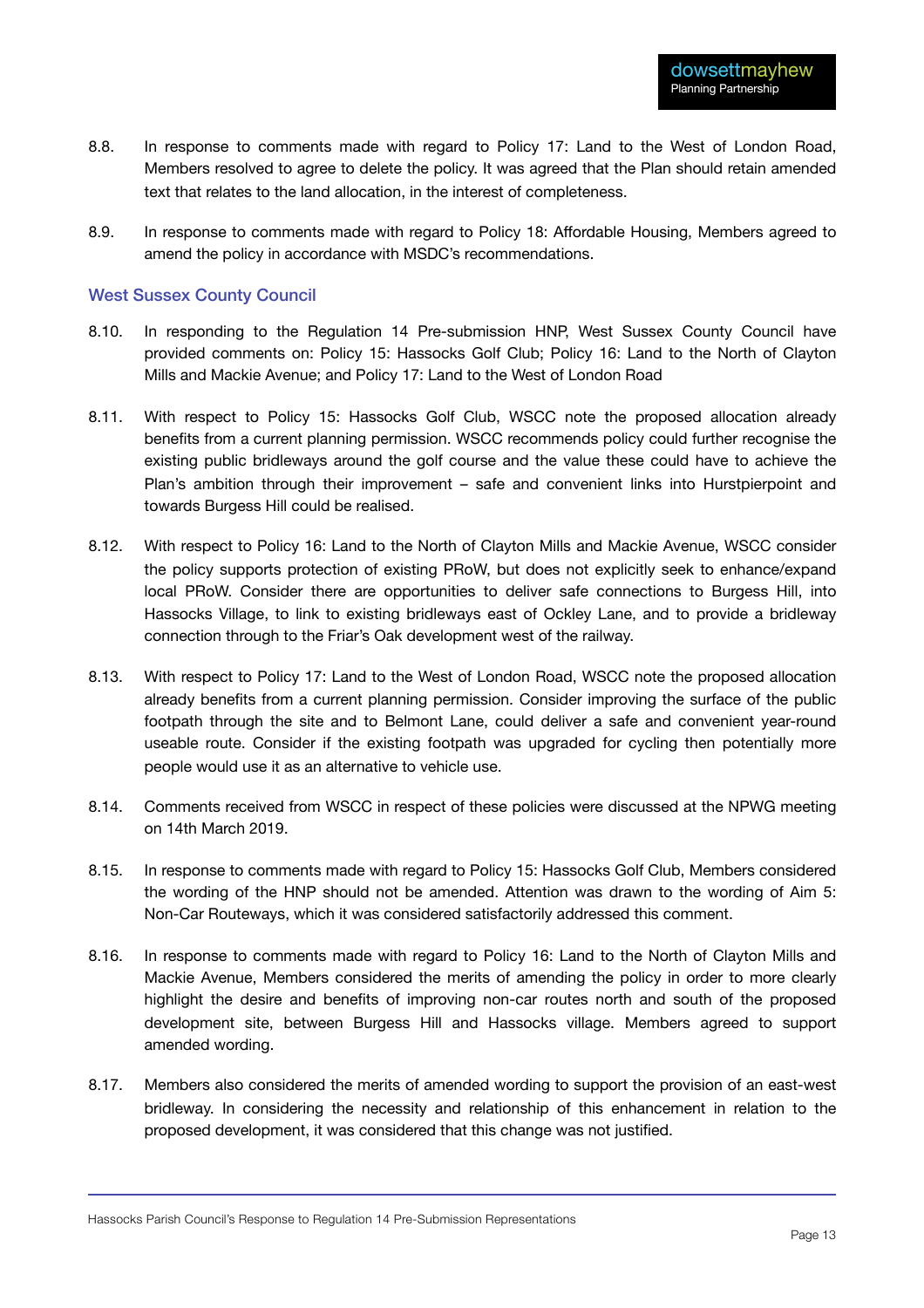# <span id="page-15-0"></span>**9. REPRESENTATIONS RECEIVED IN RESPECT OF THE SUSTAINABILITY APPRAISAL**

- 9.1. No representations were received from local residents and/or statutory consultees in respect of the Sustainability Appraisal.
- 9.2. A total of 2 representations were received from developers/agents acting on behalf of landowners in respect of the Sustainability Appraisal.

#### Evison & Company

- 9.3. Consider the Sustainability Appraisal (SA) fails to consider reasonable alternatives to the allocated sites; the alternatives comprise three broad options, one of which would be a strategy to allocate additional sites.
- 9.4. The reference to the SHELAA sites in the SA is noted including by reference to the plan at the end of the report, but consider there is no assessment of the individual merits of these sites.
- 9.5. Land at London Road, Hassocks is adjacent to land allocated for housing (Policy 17) and consider both sites have the same environmental characteristics. Consider that, had land been assessed according to the same criteria as those used for this adjacent site, it appears likely that it too would have been assessed favourably. The failure to undertake this assessment is a fundamental flaw in the NP's site selection procedure.

#### Response to Evison & Company

- 9.6. At the time of preparing the Regulation 14 Pre-Submission HNP (January 2019), the higher tier MSDP had been adopted, and amongst other things, planning permission had been granted for residential development on land to the west of London Road, initially for 97 dwellings via a planning appeal $3$  and subsequently for an increase to 129 dwellings under an application approved by Mid Sussex District Council in July 2018[4](#page-15-2).
- <span id="page-15-4"></span><span id="page-15-3"></span>9.7. The SA undertook an appraisal of reasonable alternatives of the overall housing strategy of the HNP. It concluded that a strategy that supports small scale growth/windfall development within and adjoining the built-up area boundary subject to criterion in line with Policy MSDP 6: Settlement Hierarchy, scored most favourably against the SA objectives. The SA thus complied with the statutory requirements of considering reasonable alternatives for the housing strategy of the Plan.
- 9.8. The chosen strategy would facilitate delivery of an overall housing number in the parish over the plan period, that is beyond the minimum requirement set out within the District Plan (882 dwellings over the Plan period).
- 9.9. The housing allocation in the Regulation 14 Plan referred to as Policy 17: Land to the West of London Road, located adjoining the site being promoted by Evison & Company benefits from extant planning permission with development commenced, prior to the preparation of the Regulation 14

<span id="page-15-1"></span>[<sup>3</sup>](#page-15-3) reference APP/D3830/W/14/2226987

<span id="page-15-2"></span>[<sup>4</sup>](#page-15-4) Reference DM/17/4307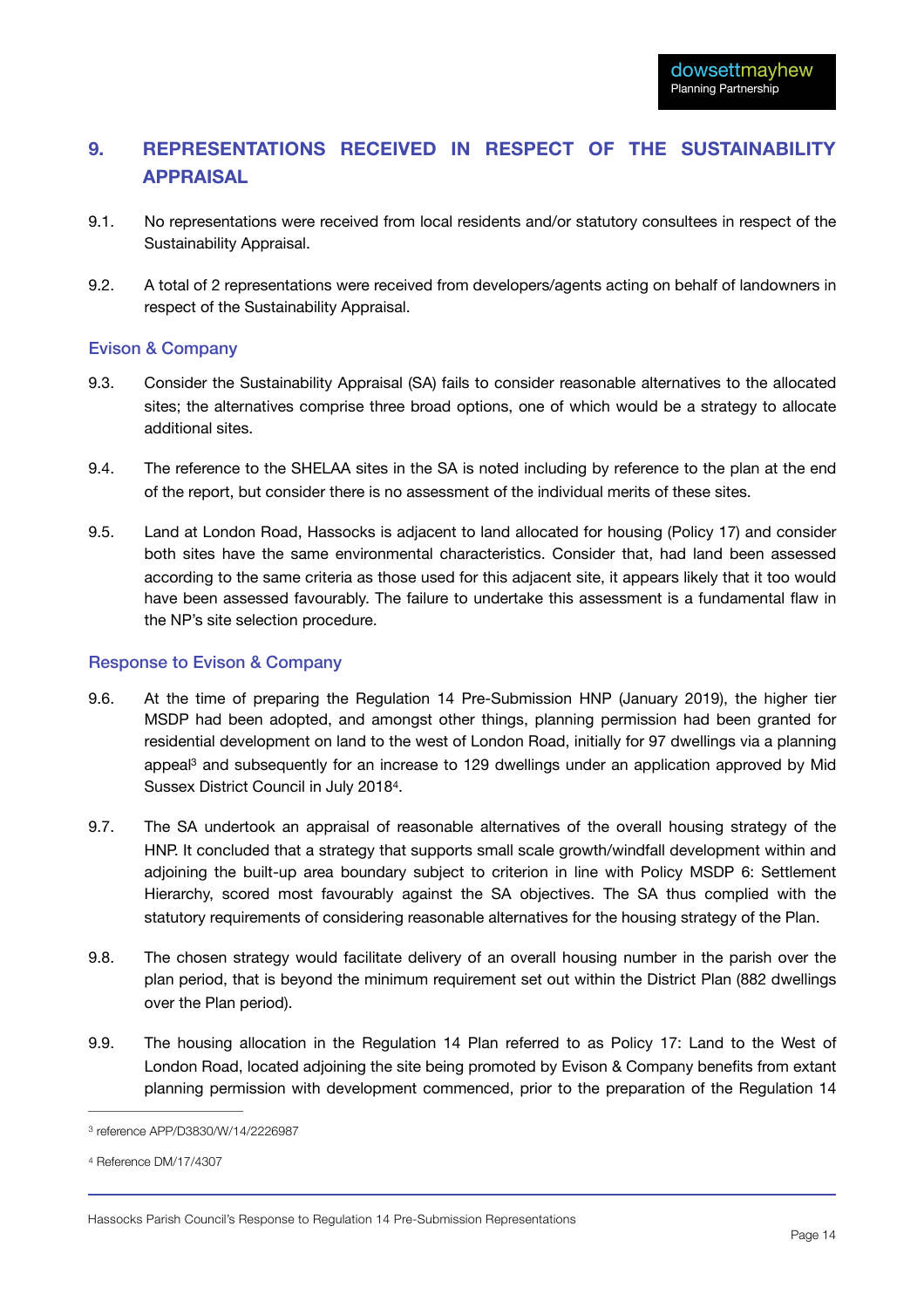Plan and completion of the SA. The merits of the allocation of this site and its suitability for housing as a matter of principle, was therefore not considered within the SA. The SA considered the merits of a policy within the HNP which supports development on the site that is in line with the vision and objectives of the HNP, set against an alternative option of a Plan that did not contain such a policy.

9.10. The submissions by Evison & Company that argue that the site promoted by them should have been assessed under the same criteria as the land allocated under Policy 17, is not considered appropriate. The former does not benefit from planning permission for residential development, whilst the latter does. It is not considered there is a fundamental flaw in the SA process as a result of the absence of assessing the two sites within the SA on a like for like basis.

#### Recommended Changes to Submission Sustainability Appraisal

9.11. No changes are recommended for consideration by the NPWG.

#### Lewis & Co Planning

- 9.12. Consider there are significant shortcomings in the SA that accompanies the Regulation 14 HNP; it does not identify how reasonable alternatives to the allocated sites were considered.
- 9.13. Consider that the Plan in its current form, does not meet the requirements of European Directive 2001/42/EC and therefore, fails to meet the basic conditions.
- 9.14. Consider the SA 'vaguely' refers to consideration of sites within the Mid Sussex Strategic Housing and Economic Land Availability Assessment, but contains no assessment of these sites. Consider the SA therefore fails to meet the requirements of the SEA Directive.
- 9.15. Consider a number of Neighbourhood Plans have failed on this basis. Local examples include Slaugham Neighbourhood Plan and Storrington, Sullington and Washington Parish Council Neighbourhood Plan. Consider that in both these cases, the site selection process was more robust than that undertaken for the HNP.
- 9.16. Consider there are no descriptions of the site selection process for allocations within the Draft Neighbourhood Plan, or the methodology used when considering reasonable development sites, such as the land promoted for housing development at 2 Hurst Road.

#### Response to Lewis & Co

- 9.17. At the time of preparing the Regulation 14 Pre-Submission HNP (January 2019), the higher tier MSDP had been adopted, and amongst other things, planning permission had been granted for residential development on land to the west of London Road, initially for 97 dwellings via a planning appeal (reference APP/D3830/W/14/2226987) and subsequently for an increase to 129 dwellings under an application approved by Mid Sussex District Council in July 2018 (application reference DM/17/4307).
- 9.18. Planning permission had also been granted in respect of residential development on Land at Hassocks Golf Course; initially for 130 dwellings under application DM/16/1775, (and subsequently for 165 dwellings, under application DM/18/2616); and land had been allocated to the north of Clayton Mills and Mackie Avenue for 500 dwellings as detailed in Policy DP11 of the MSDP.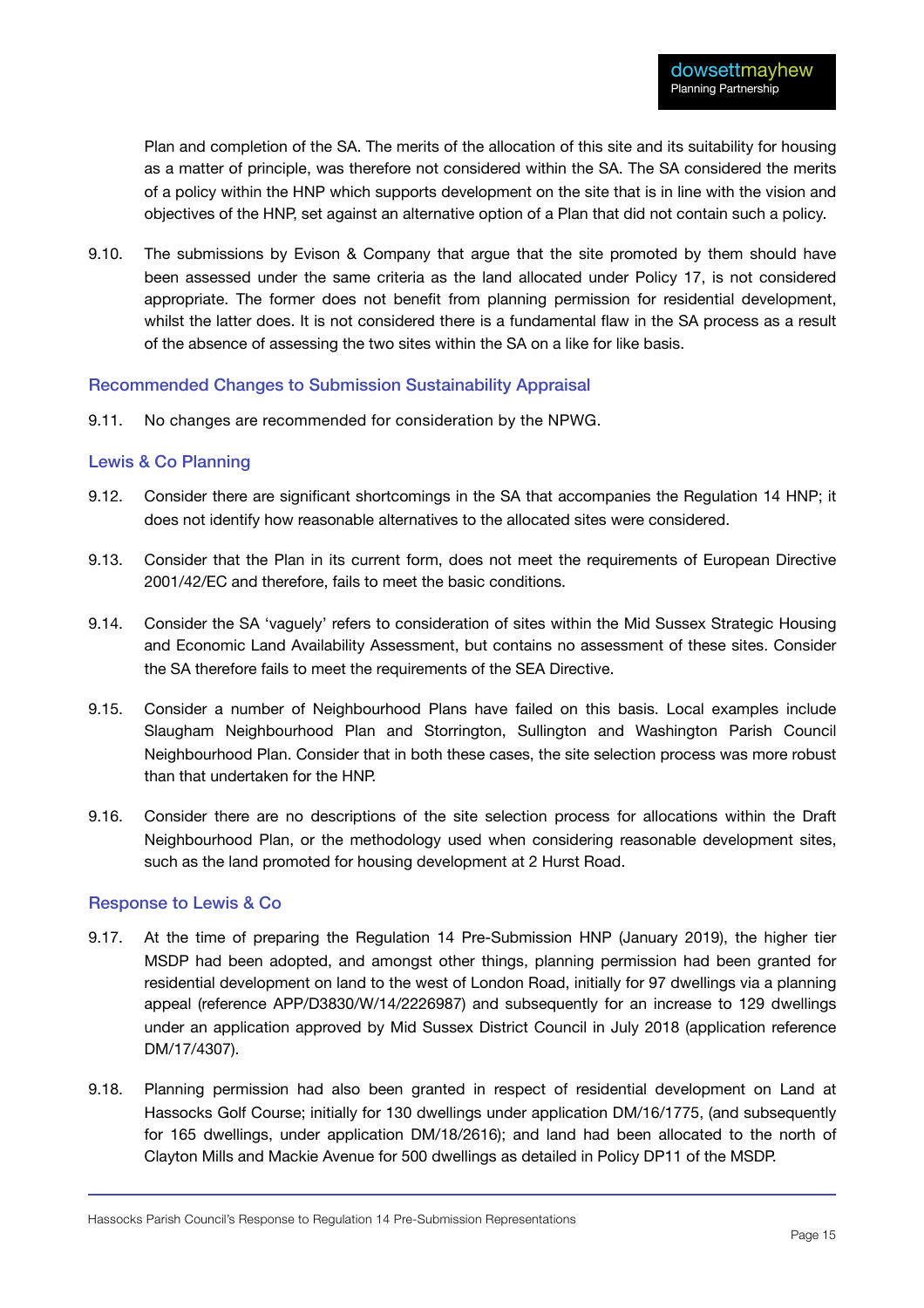- 9.19. The SA undertook an appraisal of reasonable alternatives of the overall housing strategy of the HNP. It concluded that a strategy that supports small scale growth/windfall development within and adjoining the built-up area boundary subject to criterion in line with Policy MSDP 6: Settlement Hierarchy, scored most favourably against the SA objectives. The SA thus complied with the statutory requirements of considering reasonable alternatives for the housing strategy of the Plan.
- 9.20. In acknowledging the housing requirements set out in the District Plan, and that this quantum of development would be facilitated through a mix of existing planning permissions, and a strategic allocation, the SA concluded that the most appropriate strategy for the HNP, did not include the need to make further housing land allocations within the Neighbourhood Plan. The SA considered the delivery of additional further development through "windfall" would be most favourable when assessed against the objectives.
- 9.21. The sites allocated for housing development within the HNP either benefit from planning permission or are allocated for development within a higher tier document (i.e. Policy 15, 16 and 17 of the Regulation 14 HNP January 2019). The SA assessed the merit of policies which support these developments in line with the vision and objectives of the HNP, against the reasonable alternative of not having such policies. This approach reflects the SA procedural requirements.
- 9.22. The comparison of the HNP SA to two other SA's that accompanied Neighbourhood Plans in Mid Sussex and Horsham District are not considered appropriate. The individual circumstances of those cases are fundamentally different. In both those cases, the Plan's were seeking to allocate housing sites, for which there was no Development Plan confirming that sufficient housing sites had already been identified to meet the minimum requirements for the parish through completions and commitments; and sites were being proposed for allocation for which no planning permission had yet been granted or strategic allocations made in a Development Plan.
- 9.23. The submissions seek for the promotor's preferred site to be assessed against the allocated sites. This is not a statutory requirement of the SA process. It is a requirement that reasonable alternatives are assessed, and it is considered that this has evidentially been undertaken.

#### Recommended changes to Submission Sustainability Appraisal

- 9.24. No changes are recommended for consideration by the NPWG in respect of these submissions.
- 9.25. Detailed comments made with respect to a number of other matters with the SA will be considered further in the preparation of the Regulation 16 Neighbourhood Plan and its accompanying SA.

# <span id="page-17-0"></span>**10. HOUSING CHAPTER: SUMMARY OF RECOMMENDED CHANGES TO POLICIES/AIMS**

10.1. In light of representations received, set out below is a summary of recommended changes to the Housing Chapter by reference to each policy and aim.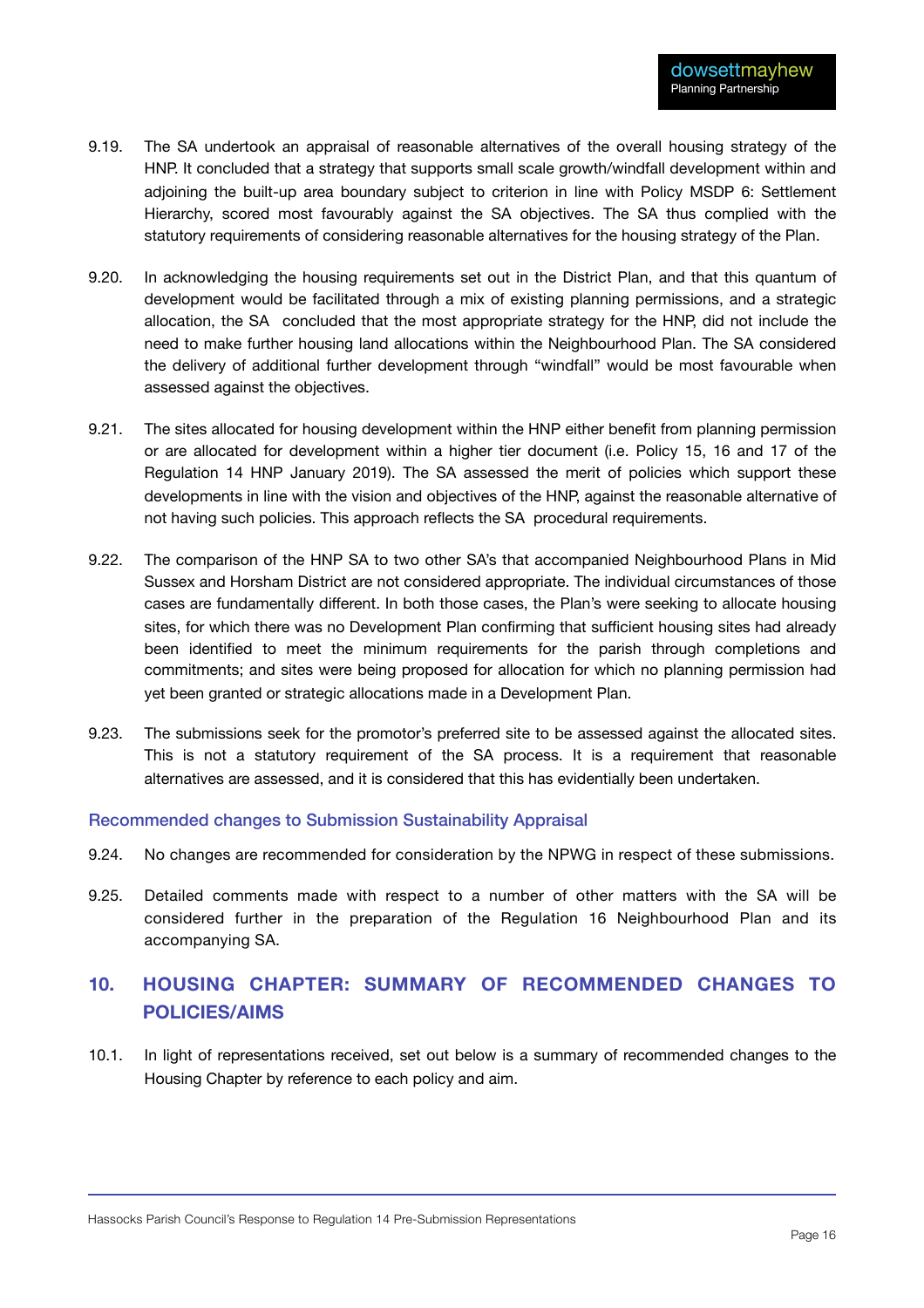| <b>Submission HNP Policy</b>                                                                            | <b>Recommended Changes</b>      | <b>Submission Versions Policy Wording</b> |
|---------------------------------------------------------------------------------------------------------|---------------------------------|-------------------------------------------|
| Policy 14: Residential<br>Development Within and<br>Adjoining the Built-Up Area<br>Boundary of Hassocks | No changes recommended.         | No changes recommended.                   |
| Policy 15: Hassocks Golf<br>Club                                                                        | No changes recommended.         | No changes recommended.                   |
| Policy 16: Land to the North<br>of Clayton Mills and Mackie<br>Avenue                                   | No changes recommended.         | No changes recommended.                   |
| Policy 17: Land to the West<br>of London Road                                                           | Recommend policy is<br>deleted. | Policy recommended for deletion.          |
| Aim 4: Housing Mix                                                                                      | No changes recommended.         | No changes recommended.                   |